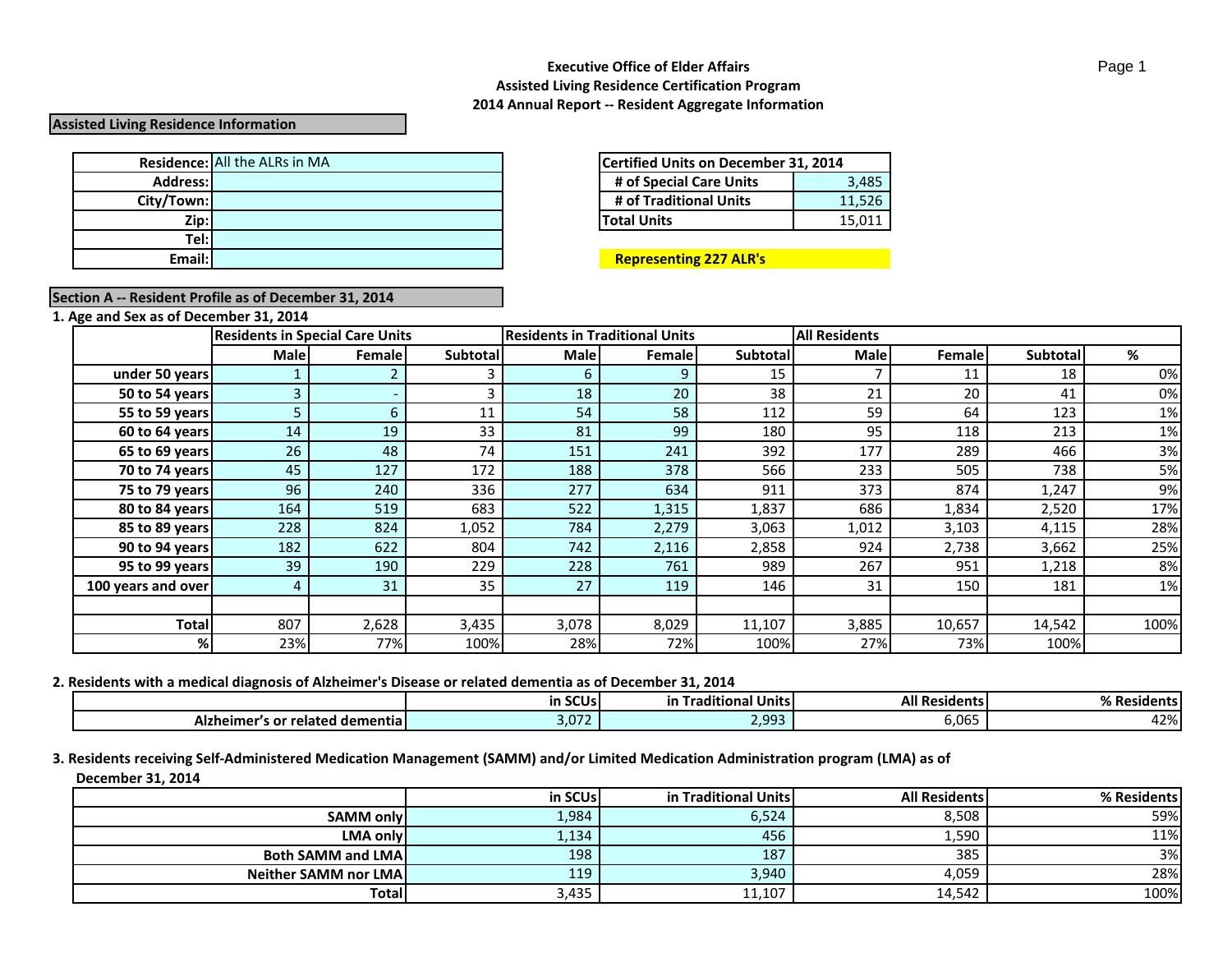**Assisted Living Residence:**

**All the ALRs in MA**

## **Section A -- Resident Profile as of December 31, 2014 (continued)**

**4. Residents receiving assistance with Activities of Daily Living (ADLs) as of December 31, 2014**

| <b>Daily Assistance</b>             | # Residents | % Residents |
|-------------------------------------|-------------|-------------|
| <b>None</b>                         | 2,896       | 20%         |
| <b>Assistance with bathing</b>      | 9,401       | 65%         |
| Assistance with dressing/undressing | 7,401       | 51%         |
| Assistance with grooming/hygiene    | 6,004       | 41%         |
| <b>Assistance with ambulation</b>   | 2,901       | 20%         |
| <b>Assistance with eating</b>       | 965         | 7%          |
| <b>Assistance with toileting</b>    | 4.118       | 28%         |

**5. Residents grouped by number of ADLs as of December 31, 2014**

| # ADLs | # Residents | % Residents |
|--------|-------------|-------------|
|        | (11, 311)   | $-78%$      |
|        | 2,595       | 18%         |
| 2      | 2,592       | 18%         |
| ว      | 2,364       | 16%         |
|        | 1,766       | 12%         |
|        | 1,256       | 9%          |
| 6      | 738         | 5%          |
|        |             |             |
| Total  |             | 0%          |

#### **6. Residents enrolled in Group Adult Foster Care, SSI-G and/or Section 8 as of December 31, 2014**

| Program                                | # Residents | % Residents |
|----------------------------------------|-------------|-------------|
| <b>GAFC</b>                            | 898         | 6%          |
| SSI-G                                  | 512         | 4%          |
| <b>Section 8 Subsidy</b>               | 233         | 2%          |
|                                        |             |             |
| <b>Total of unduplicated residents</b> | 1,643       | 11%         |

## **7. Special Care Residence - Daycare Program**

|                                                            | Yes | %     |
|------------------------------------------------------------|-----|-------|
| With a daycare program                                     | 38  | 16.7% |
| Daycare program open to non-residences                     | 19  | 50.0% |
| Non-resident dare care in separate section of the building |     | 15.8% |